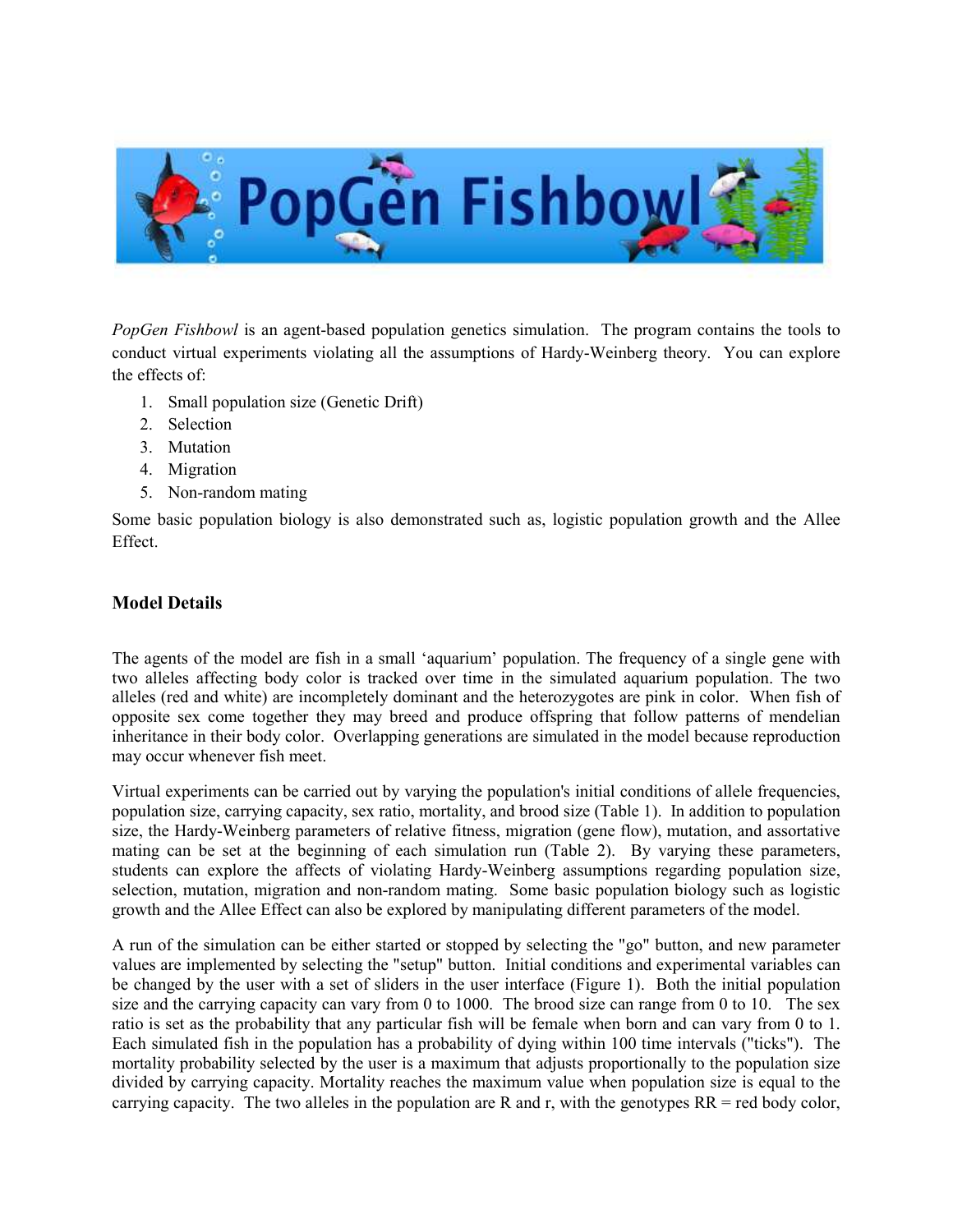$Rr =$  pink color and  $rr =$  white color. Each simulation run is initiated by specifying the proportion of R alleles in the population using a slider on the simulation's user interface. The effects of selection are simulated by choosing a relative fitness (range  $0 - 1$ ) which is imposed on juveniles prior to reproduction during the simulation. Juveniles become adults after ten time intervals ("ticks"). Note that the simulation of selection against a dominant or recessive allele in the model can be accomplished by making the relative fitness of the heterozygote Rr equal to that of one of the homozygotes. The rate of migration into the population is implemented by a probability (range 0 to 0.1) that a fish from some other population replaces any one fish in the simulated population. The probability that an immigrating fish carries either the R or r alleles is set by adjusting the frequency of R in the immigrant population (range 0 to 1). Mutations (R to r) and back mutations (r to R) are simulated as separate probabilities that each allele in a juvenile will mutate (range  $10^{-4}$  to  $10^{-2}$ ). Non-random mating is simulated by using a slider on the interface to adjust the probability of positive assortative mating (value  $> 0$ ) or negative assortative mating (value < 0), such that individual fish have a greater probability of mating with individuals of the same or different genotype than that expected by random chance (value=0). Using a toggle in the interface the user can have the simulation either stop or continue when one allele becomes fixed  $(R = 1 \text{ or } 0)$ . The simulation stops running if population size becomes zero.



Figure 1. PopGen Fishbowl user interface.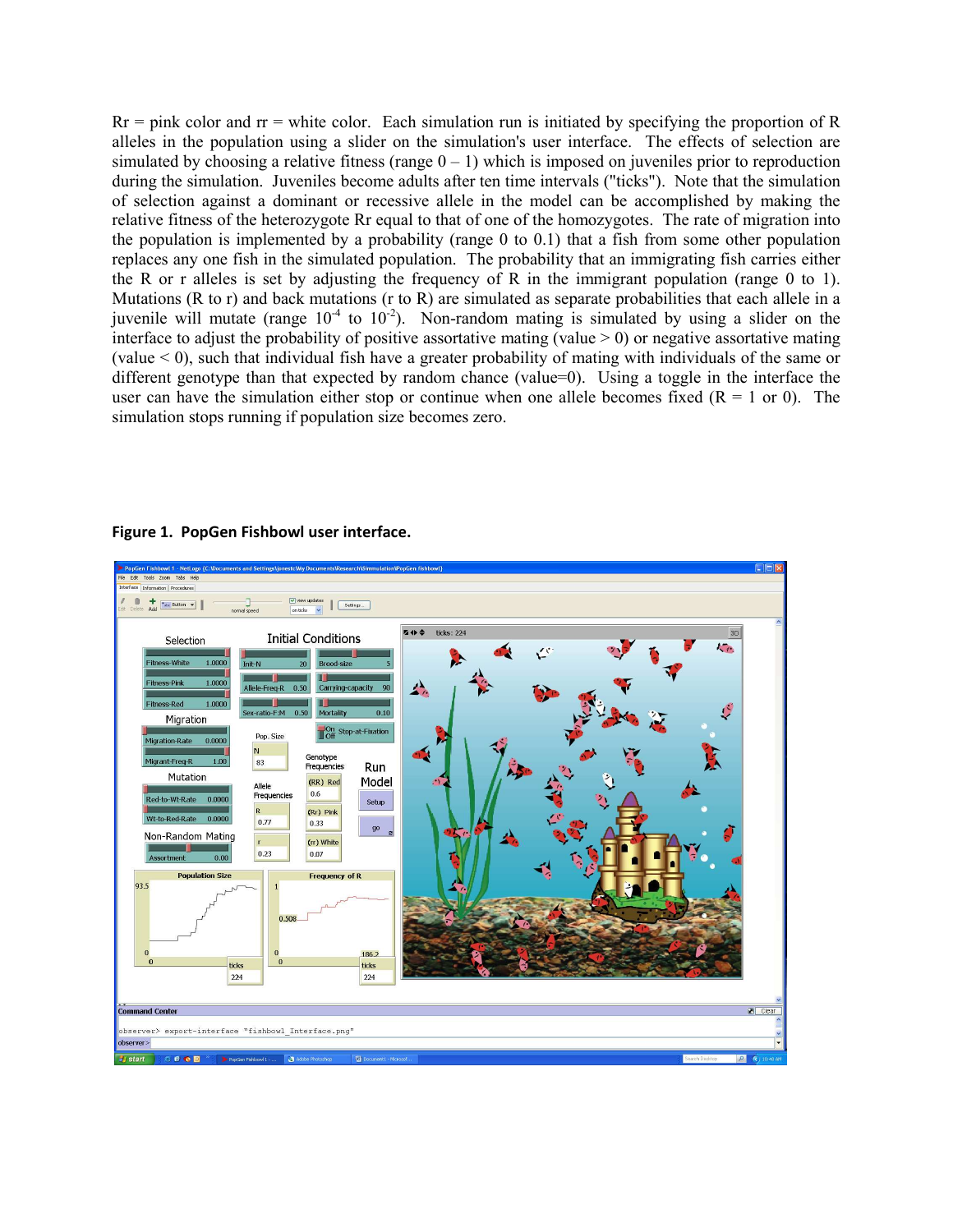Output from the model is both numerical and graphical (Figure 1 and Table 3). Population size, allele frequencies and genotype frequencies are reported numerically. Continuously updated graphs show both population size and the frequency of the R allele over time. The model also produces a continuously updated image that shows the sex and body color phenotype of each fish in the aquarium population.

The rate at which the model runs can be adjusted with a slider located at the top of the world view in the user interface. "Explosions" of fish fry from individual breeding events can be observed at very slow model running speeds. At very high speeds the simulation world view will regularly display snapshots of the population, and changes are more easily monitored in the graphical output. This feature is useful in speeding up virtual experiments. The simulation can also be paused at anytime during a session to produce a snapshot of population data. If the probability of mortality is set to 0, the population will then cease to evolve once the population size reaches the carrying capacity because there will be no further reproduction. Thus higher mortality rates and larger brood sizes will increase the rate of evolution in the population. Various other dynamics related to demography can also be observed in the simulated population by adjusting the non Hardy-Weinberg parameters that are included in our model. For example, if the initial population density is set very low, then the population may become extinct because individuals fail to find a suitable mate (Allee Effect). If the user specifies a greatly unbalanced sex ratio, this can cause the population to become extinct because of the increased likelihood that one of the sexes will become absent in the population at some future point in time.

| <b>Initial Conditions</b>      |                                                                              |
|--------------------------------|------------------------------------------------------------------------------|
| <b>Initial Population Size</b> | Can range from 0 to 1000.                                                    |
| <b>Allele Frequency</b>        | Frequency of R (range 0 to 1), with $r = 1 - R$ .                            |
| <b>Sex Ratio</b>               | Probability that any individual is female (range 0 to 1).                    |
| <b>Brood Size</b>              | Can range from 0 to 10.                                                      |
| <b>Carrying Capacity</b>       | Can range from 0 to 1000.                                                    |
| <b>Mortality</b>               | Probability of an individual dying within 100 time intervals (range 0 to 1). |

## Table 1. Population parameters that can be varied in the PopGen Fishbowl simulation.

## Table 2. Experimental variables that can be manipulated in the PopGen Fishbowl simulation.

| <b>Experimental Variables</b> |                                                                                                                        |
|-------------------------------|------------------------------------------------------------------------------------------------------------------------|
| <b>Selection</b>              | Relative fitnesses of white, pink and red phenotypes (range 0 to1).                                                    |
| Fitness-White                 |                                                                                                                        |
| Fitness-Pink                  |                                                                                                                        |
| Fitness-Red                   |                                                                                                                        |
| Gene-flow                     | Rate of migrants carrying genes into the population (range 0 to 0.1)                                                   |
| Rate                          | and the frequency of allele R in the migrating population (range 0 to 1).                                              |
| Frequency of R                |                                                                                                                        |
| <b>Mutation</b>               | Rates of mutations and back mutations in juvenile fish (range 0 to                                                     |
| Red-to-White                  | $0.01$ ).                                                                                                              |
| White-to-Red                  |                                                                                                                        |
| <b>Non-Random Mating</b>      | Likelihood of positive or negative assortative mating (range -1 to 1). A<br>setting of 0 means there is no assortment. |